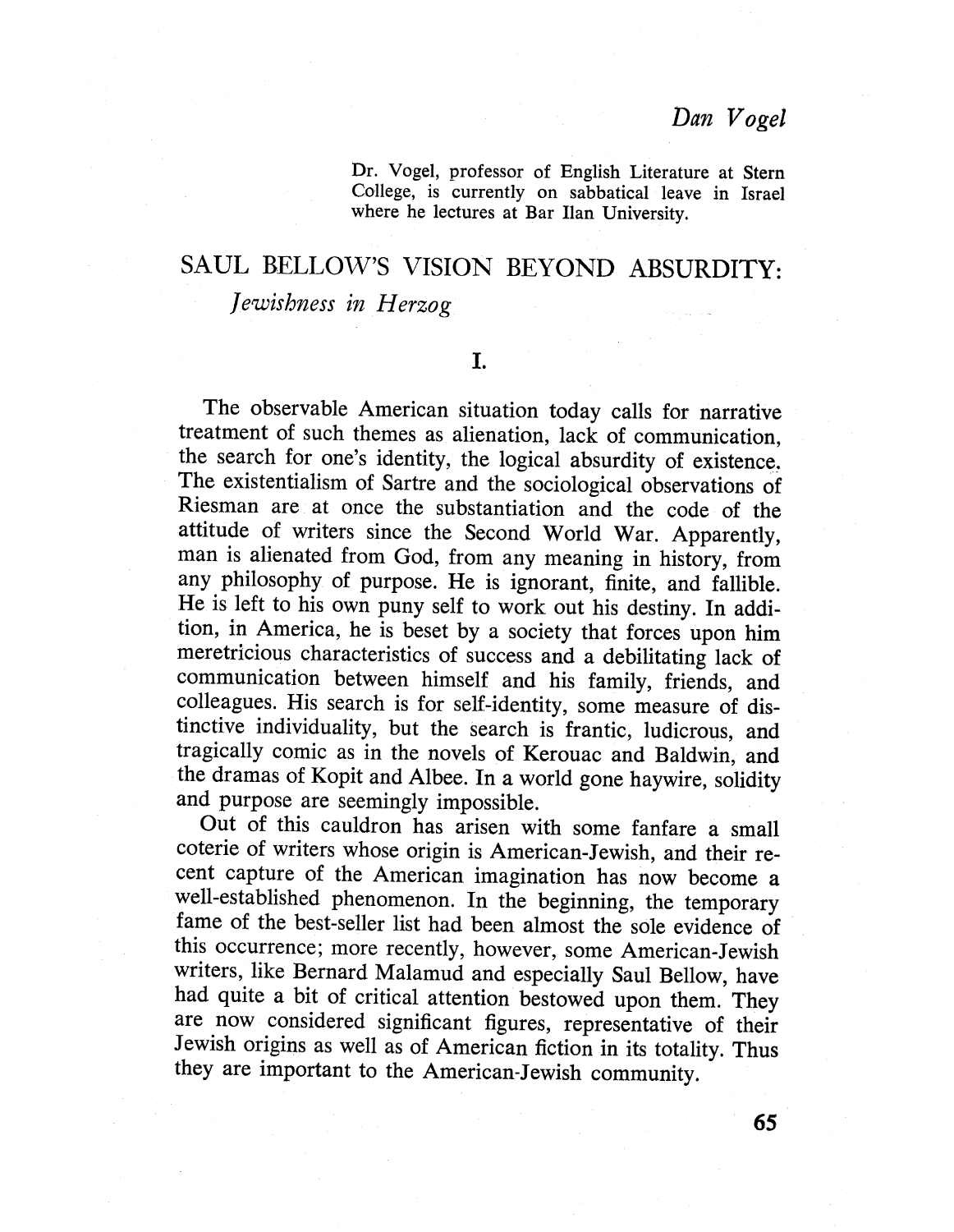Why Jewish fiction in America has come to reflect the emotions and concerns of the non-Jewish public and of the non-Jewish scholar and critic has attracted the conjectures of a number of literary postulators. Two views typify these critical perspectives. George P. Elliot's view, woven into his review of Malamud's The Fixer (New York Times Book Review, September 4, 1966), sees American-Jewish fiction as losing some of its clannishness, and talking more directly about humanity's crimes against humanity, without leaving the impression that it is exclusively a Jewish experience. When the Jew is less obviously a Jew, implies Mr. Ellot, he commends himself more effectively to a larger public. A Jewish critic, Leslie Fiedler, however, cannot see how a Jew can escape the mystique of being born into the tribe. His interpretation of the appeal of these books finds the fictional Jew as retaining his identity, as representing a unique past history that flows into contemporary times. And it is, indeed, because of the special current conditions in America that this tribal experience metamorphoses the recognizable Jew of fiction into the "mythic American" (Ramparts, II, Autumn, 1963) .

While no claim can be made that mythic vision is the possession solely of Jewish writers, it is no accident, it seems to me, that Jack Ludwig (New York Times Book Review, July 17, 1966) exemplifies "fantasy" - the modern form of mythic legend  $-$  by listing Malamud's A New Life, Mailer's An American Dream, and Bellow's Herzog. These works are "attesting to the richness fantasy contributes to American experience." It will be noted that all three are works by American-Jewish writers.

These voices cry with the anguish of what is seen, and what is remembered perhaps willy-milly, of the past, because to the Jew the past is inescapable. Even Philíp Roth, for example, who disavows deep Jewish consciousness ("Writing about Jews," Commentary, XXXVI, 1963) cannot escape: he has his "Eli, the Fanatic" story to symbolize the powerful prevalence of the Jewish past. The fact that there is a past that the American Jew is related to (even if only to consciously reject it, the rejection is made over and over again because the past will simply not die, as Weidman accidentally shows in The Enemy Camp) is a fact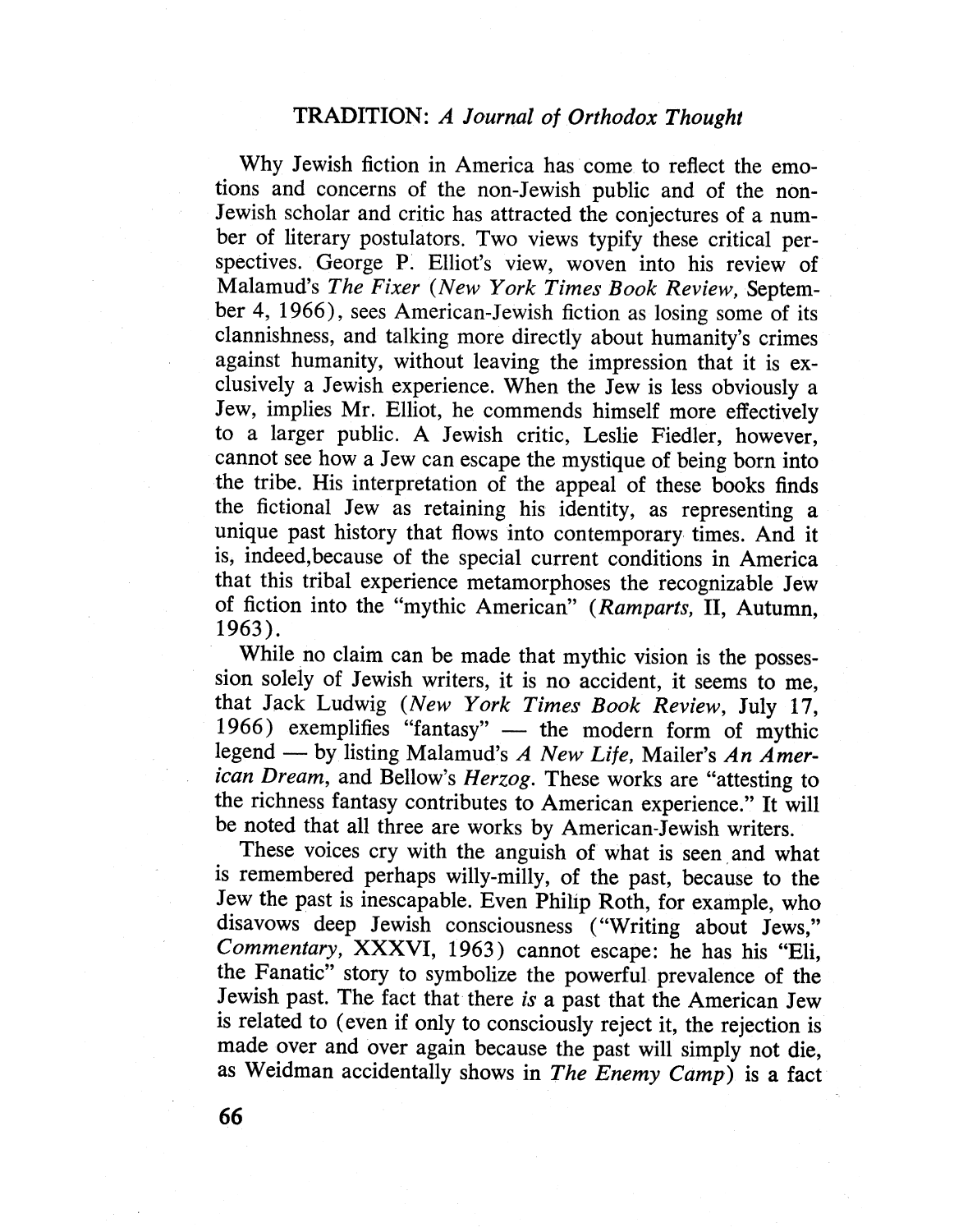## Saul Bellow's Vision Beyond Absurdity: Jewishness in Herzog

that represents a modicum, at least, of permanence that the Jew can offer to his fellowman in a world of flux. He can, of course, offer much more that is positive and vital, but it is upon this flow of time into the cantankerous present that some possibility of some sort of redemption rests. What the American-Jewish writer can contribute to contemporary American literature is a vision beyond absurdity.

This is precisely Bellow's achievement in Herzog. Bellow looks constantly in three directions. Malcolm Bradley remarks in an article on Bellow (Critical Quarterly, VII, Autumn 1965) that "all his fiction has been with the relative status of historical and environmental determinism," but he is also "attentive to immediate conditions of modern American life." To this may be added Bellow's consistent concern for the future. From this coalescence of the Jewish past and the American present emerges the figure of Moses Elkanah Herzog.

Oblique testimony to the magic of Saul Bellow in composing Herzog may be culled from the memoir of the original of the protagonist that Maurice Samuel wrote (Midstream, XII, April, 1966). Samuel recounts what he knew of the real-life Moses Herzog, and his account includes some of the same names as in the book, several of the most memorable incidents, and references to the same family relationships that Bellow hardly fictionalized. Samuel also compares Bellow's Herzog with James Joyce's Leopold Bloom in Ulysses, demonstrating similar Jewish responses to similar environmental stimuli. Yet, what emerges from Samuel's article is not Bellow's lack of originality, but rather his overlaying of experience and reality with a touch of comic fancy and tragic imagination. With deep sympathy and creative understanding, he sees meaning in the parts and in whole of the life of Moses Herzog.

First of all, Moses Herzog is a professor of Romantic literature, and Bellow has made this intellectual pursuit into a parallel of his creature's personal life. He is at once the sylvanic Emerson formulating epigrams out of nature; but he is also like a protagonist in a Poe horror story, narrating the beginning of the disintegration of his own personality. He is another tumultuous Byron finding surcease in writing and women; and the perceptive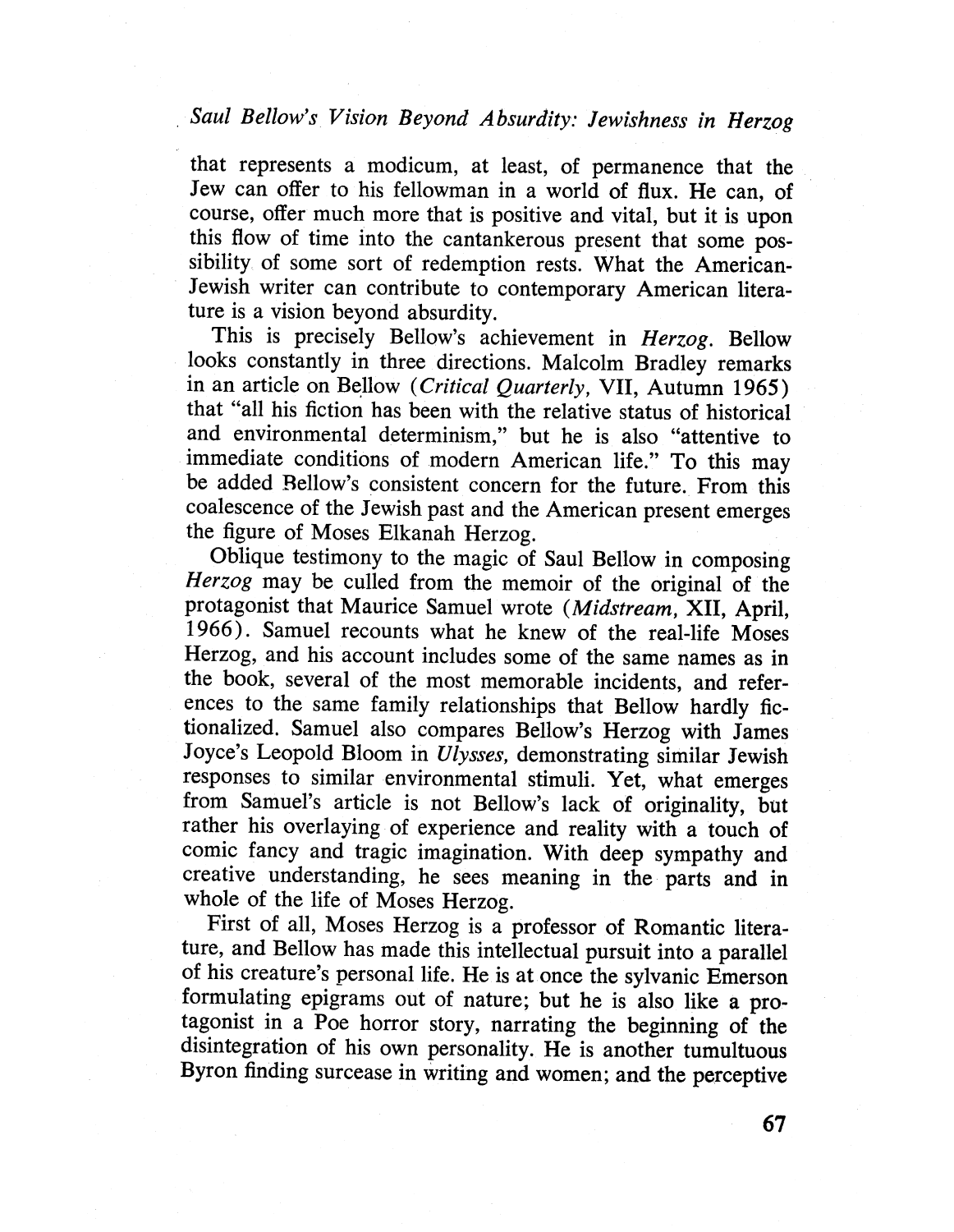### TRADITION: A Journal of Orthodox Thought

Coleridge finding bridges among many literatures and minds. All these strains come together in a series of adventures that are illogical, absurb, and purposeless, the life of the post-bellum American.

The only principle of movement in *Herzog* is movement itself - incessant, frantic, and without purpose. In the narrative it operates on the planes of both space and time. Spatially, from the very beginning, the story hurtles headlong from locale to locale: "He had carried (his) valise from New York to Martha's Vineyard, but returned from the Vineyard immediately, two days later he flew to Chicago, and from Chicago he went to a village in Western Massachusetts" (1).\* His lawyer. Sandor Himelstein, scolds him, "Don't be such a rolling stone, Prof. Start leading a normal life. Where the hell haven't you been  $-$ Canada, Chicago, Paris, New York, Massachusetts" (p. 90). The climax of movement without purpose comes at the looney sequence in Chicago that bounds with mad inexorabilty from the acquisition of an old useless gun to do murder to the coincidence of being caught with the weapon in a minor automobile accident while he is on an outing with June, his little daughter. All plans and acts are aborted  $-$  the murder, the outing, the showdown with his estranged wife, everything.

Temporally, through alternations of present-time and remembrance of this past in a stream of consciousness, and of pointof-view from third person to first person and back again, Bellow achieves the feeling, like that of a poem by C. C. Cummings that the dislocation of the individual's life in our society may be mirrored in the dislocations of narrative time movement. There are times we, the reader, don't know where we are or when, but at that moment neither does Herzog exactly. Time is kaleidoscopic, disoriented, then suddenly sequential, but the

NOTE: \*All page references to Herzog are to the first edition, New York, Viking Press, 1964, and are included in parentheses in the text. Because of Bellow's unusual use of punctuation, especially the ellpsis, I have given the punctuation as found in the original with the exception that my interpolations of ellpsis are enclosed in square brackets. Italics in all passages quoted herein are Bellow's.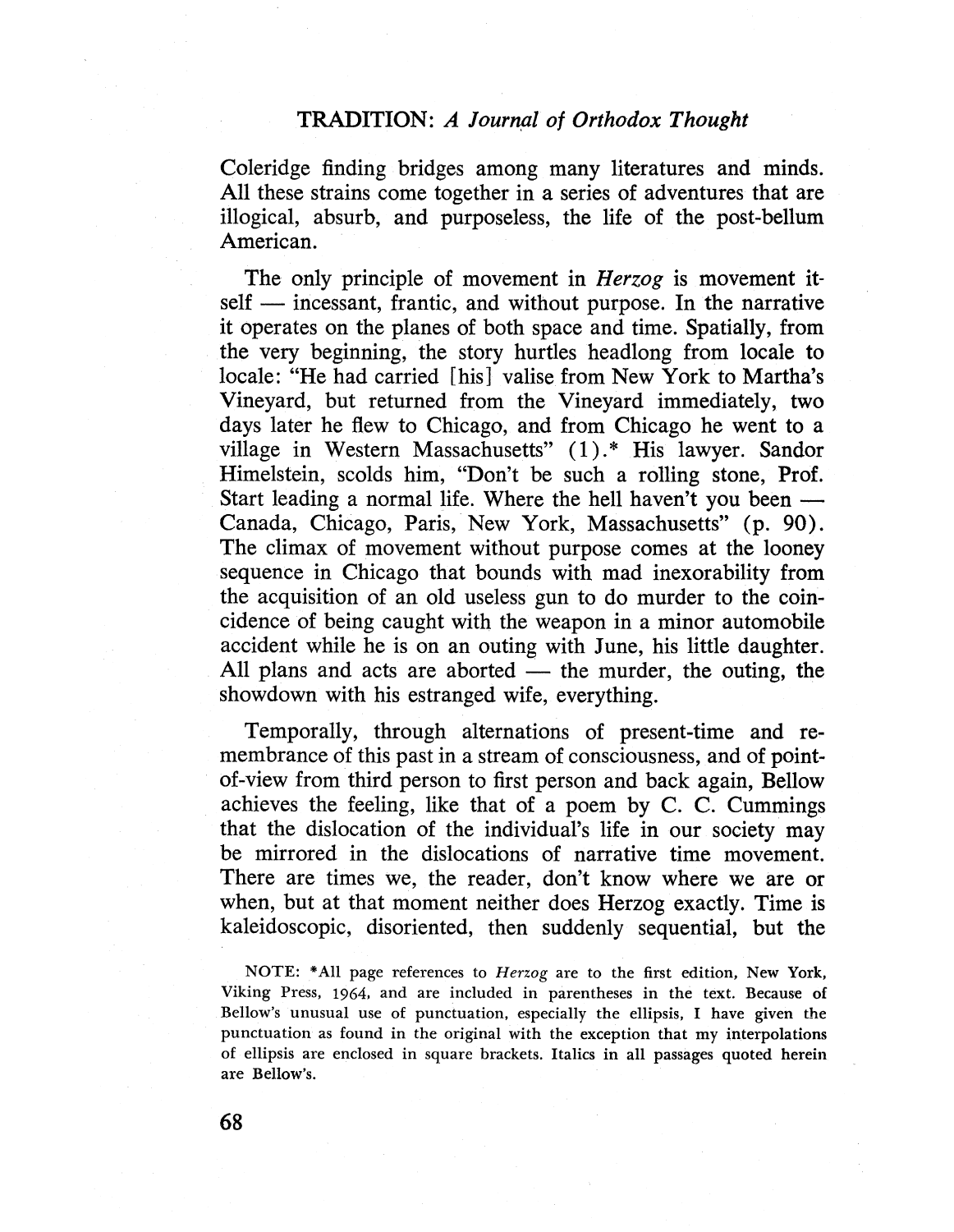cycles of action are not necessarily chronologicaL. Confusion seems to reign, but out of the chaos of movement emerges the picture of a pathetic, desperate, chaotic souL.

The desperation is seen mainly through Herzog's dealings with the people around him. Through the agony of his relationships with Daisy, Madeleine, his paramours Sono and Ramona (especially Ramona), the vile Gersbach and the gentle Wily, and the trusting June, we witness Herzog's desperate attempt to grasp at something lasting, and his failure to be able to do so is the source of the pathos in his bungling and, at times, stupidity. Little by little, we watch his suffering loneliness deepen until he is bereft, indeed, fearful, of a normal human emotion. "Not able to stand kindness at this time," he pathetically says to himself (p. 98); and again, "To tell the truth, I never had it so good," he wrote, "but I lacked the strength of character to bear such joy" (p. 169).

The bottom of his despair is perceived in his incessant letter writing on all subjects to persons living and dead, finally even to God Himself. The letters, of course, are never sent, and the whole business is abortive and tragi-comic. But these letters are a salutary form of suffering: they are confessionals that relieve for a moment Herzog's overburdened heart and mind. They give opportunity for ordered thinking, and some of them are wellreasoned and erudite. Above all, they are the written word, the one form of permanence which, to a professor of literature, has any hope of defeating the fluxional and emphemeral.

Thus it becomes evident that Herzog, sunk in a quagmire of ludicrousness, looseness, and loneliness, is representational of the modern American "on the road." The nature of this society, however, holds out no hope of rescue. Succor must come from elsewhere, and Bellow never lets his reader forget that Moses Herzog was a Jew. In this connection with the past, rescue is conceivable.

II.

Perhaps the best way to understand Moses Herzog as the archetypal American Jew of his generation is to consider him as the progeny of the generation of Abraham Cahan's David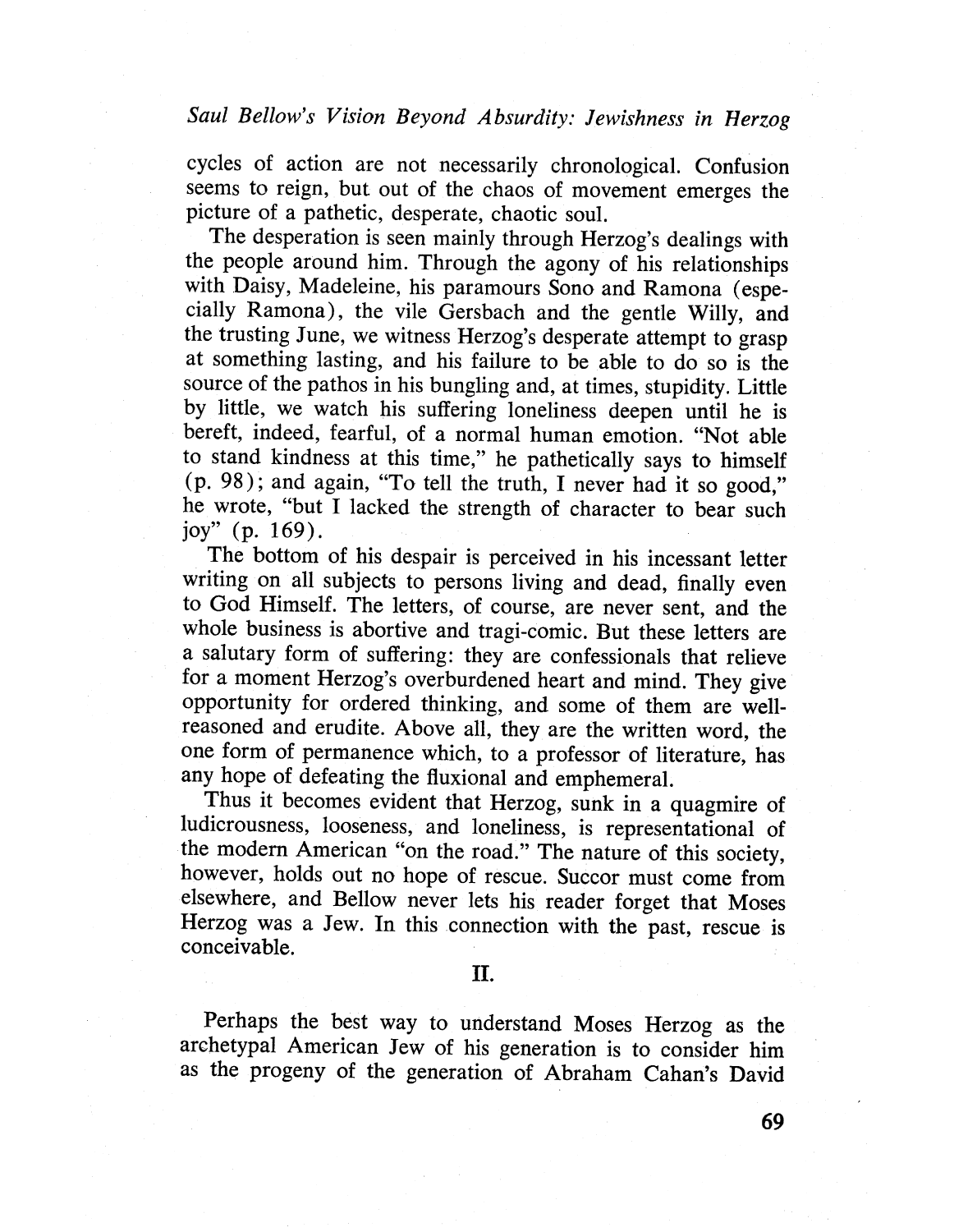Levinsky. The careers of Levinsky and Moses Herzog's father, Jonah, while not identical, do have similar major characteristics: emigration from Eastern Europe to New World; "the desperate and frightened, but obstinate" fight to make a living (p. 140); the neglect of religious ritual and law learned in the old home; the drift to assimilation, not through ideology, but because of economic necessity and social pressure; finally, memory of what was lost and the consequent suffering.

Levinsky, unlike Jonah Herzog, became rich, but also came to learn that money was surprisingly no assurance of happiness. He looked with much longing at a new "Temple," the City College of New York  $-$  the secular temple of modern learning. It represented the new freedom, the new learning, the new life. This Temple stirred him as the vision of the ancient one stirred his religious fellow immigrants, but it was equally unattainable. Busy making money, he had to leave that to the next generation. Though he is completely secularized, there is, however, potent memory. He is moved by a visit to a synagogue, and in the midst of bewailing his loneliness and unhappiness, he is ready to trade all his worldly wealth for the happiness and comfort of his youthful days in the dark and grimy yeshiva.

Levinsky never marries, but he represents nonetheless the parent generation that produced the Moses Herzogs of American-Jewish history - the first generation born on these shores of the East European immigration. Moses was given the chance by his father to devote himself to the new Temple (not City College in his case; but the University of Chicago, indeed more radical and secular). With the naive pride that made him seemingly better intellectually than the previous generation, Moses, typically, intoxicatedly shucks off the vestiges of Jewishness. He craves clothes moderne, having had enough of the other kind. Though he loves *yiddish* he prefers to avoid using it (yet is bothered by Gersbach's misuse of it). .He marries a Jewish girl, but dívorces her to marry an avant garde convert to Catholicism. Assimilation seems to be his desperate goal, certain that among non-Jews like University intellectuals and casual lovers he can come to belong.

The hope is vain. Throughout the novel, he cannot avoid dis-